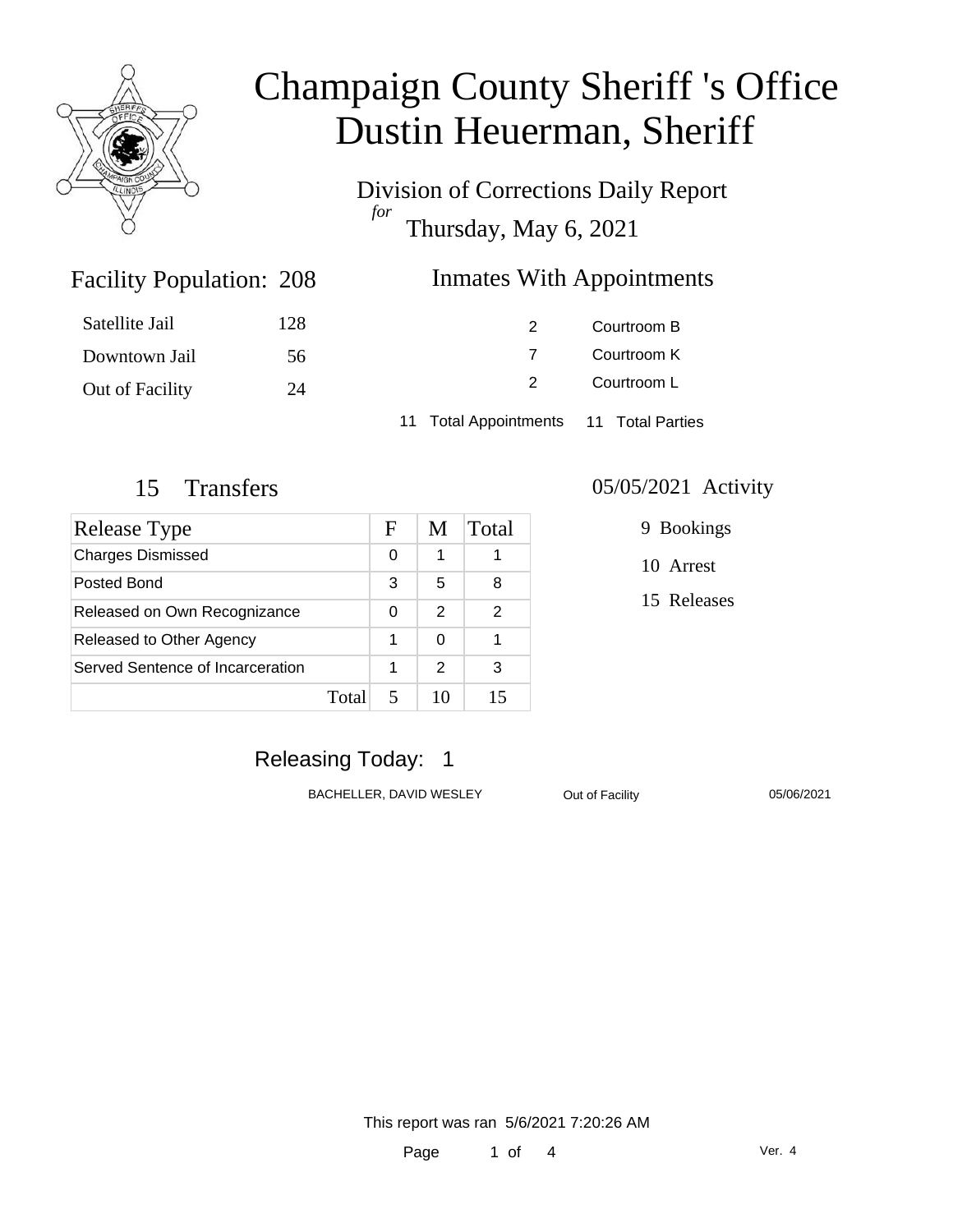

Division of Corrections Daily Report *for* Thursday, May 6, 2021

### Custody Status Count

- Electronic Home Dentention 23
	- Felony Arraignment 6
	- Felony Pre-Sentence 6
	- Felony Pre-Sentence DUI 1
		- Felony Pre-Trial 117
	- Felony Sentenced CCSO 3
	- Felony Sentenced IDOC 32
		- Hold Sentenced IDOC 2
	- Misdemeanor Arraignment 1
		- Misdemeanor Pre-Trial 5
			- Petition to Revoke 2
			- Remanded to DHS 9
		- Traffic Sentenced CCSO 1
			- Total 208

This report was ran 5/6/2021 7:20:26 AM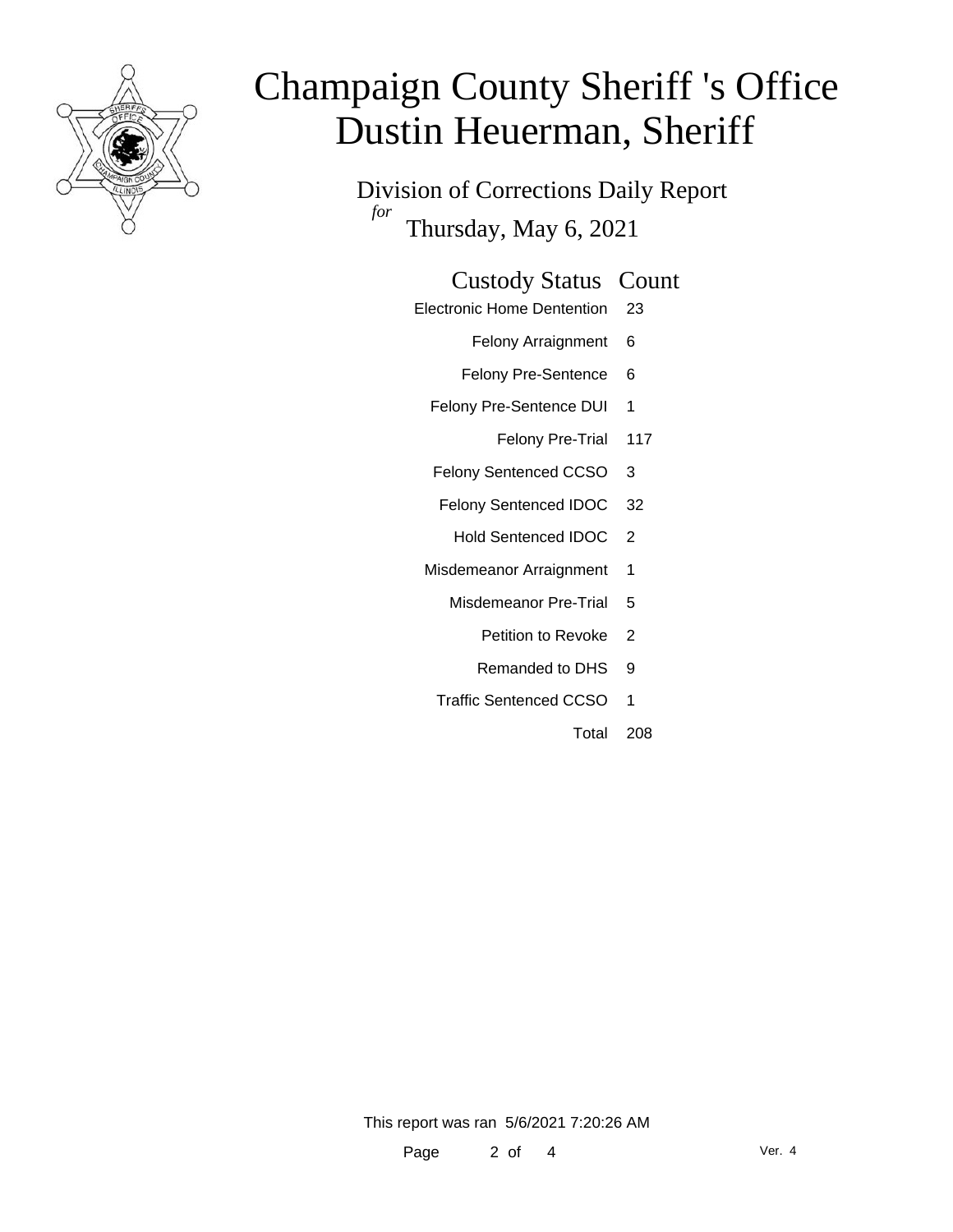

Division of Corrections Daily Report *for* Thursday, May 6, 2021

## Inmates With Appointments

| Jailing Party Name              | Location    | Number of Records / Node |
|---------------------------------|-------------|--------------------------|
| CHATMAN, MICHAEL DAISEAN        | Courtroom B | 1 / Downtown Jail        |
| COWART, TORREY BENJAMEN, Junior | Courtroom L | 1 / Downtown Jail        |
| DILLMAN, TRAVIS LEE             | Courtroom K | 1 / Satellite Jail       |
| <b>GENTRIS, LENTRELL ASHTON</b> | Courtroom K | 1 / Satellite Jail       |
| HUNT, TAVARIS EARL              | Courtroom L | 1 / Satellite Jail       |
| PIRTLE, TERMAINE CORTEZ         | Courtroom K | 1 / Satellite Jail       |
| PURNELL, OMARION DEANDRE        | Courtroom K | 1 / Satellite Jail       |
| RUSSELL, BRYSON SHUNTRELL       | Courtroom B | 1 / Satellite Jail       |
| <b>WELCH, SEAN WILLIAM</b>      | Courtroom K | 1 / Satellite Jail       |
| <b>WELLS, ASHLEY MARQUITA</b>   | Courtroom K | 1 / Satellite Jail       |
| <b>WILLIAMS, EDDIE SIM</b>      | Courtroom K | 1 / Satellite Jail       |

### **Transfers**

| ALCAZAR, ADRIAN ISAIAH                   | Served Sentence of Incarceration | Satellite Jail  |
|------------------------------------------|----------------------------------|-----------------|
| ARD, CRAIG DOUGLAS                       | Served Sentence of Incarceration | Out of Facility |
| ARLEDGE, CHRISTIAN DAVID<br><b>JAMES</b> | Posted Bond                      | Satellite Jail  |
| <b>BROWN, KATELYN MICHELLE</b>           | Posted Bond                      | Satellite Jail  |
| CAMPBELL, ELIZABETH TAEHEE               | Posted Bond                      | Satellite Jail  |
| DREW, RASHAAN ZACHARY                    | Posted Bond                      | Satellite Jail  |
| <b>GONG, XINGJIAN</b>                    | Released on Own Recognizance     | Satellite Jail  |
| LOVELACE, ANGEL LATRICE                  | Served Sentence of Incarceration | Out of Facility |
| MCCORMICK, DEVONTE                       | Posted Bond                      | Satellite Jail  |
| MCGHEE, TERENCE DAVILIO                  | Posted Bond                      | Satellite Jail  |
| MCNEW-JONES, MIRANDA JO                  | Released to Other Agency         | Satellite Jail  |
| MILLER, DEVAN JOANN                      | Posted Bond                      | Satellite Jail  |
| <b>MOFFITT, STEFONCE TERRELL</b>         | <b>Charges Dismissed</b>         | Satellite Jail  |
|                                          |                                  |                 |

This report was ran 5/6/2021 7:20:26 AM